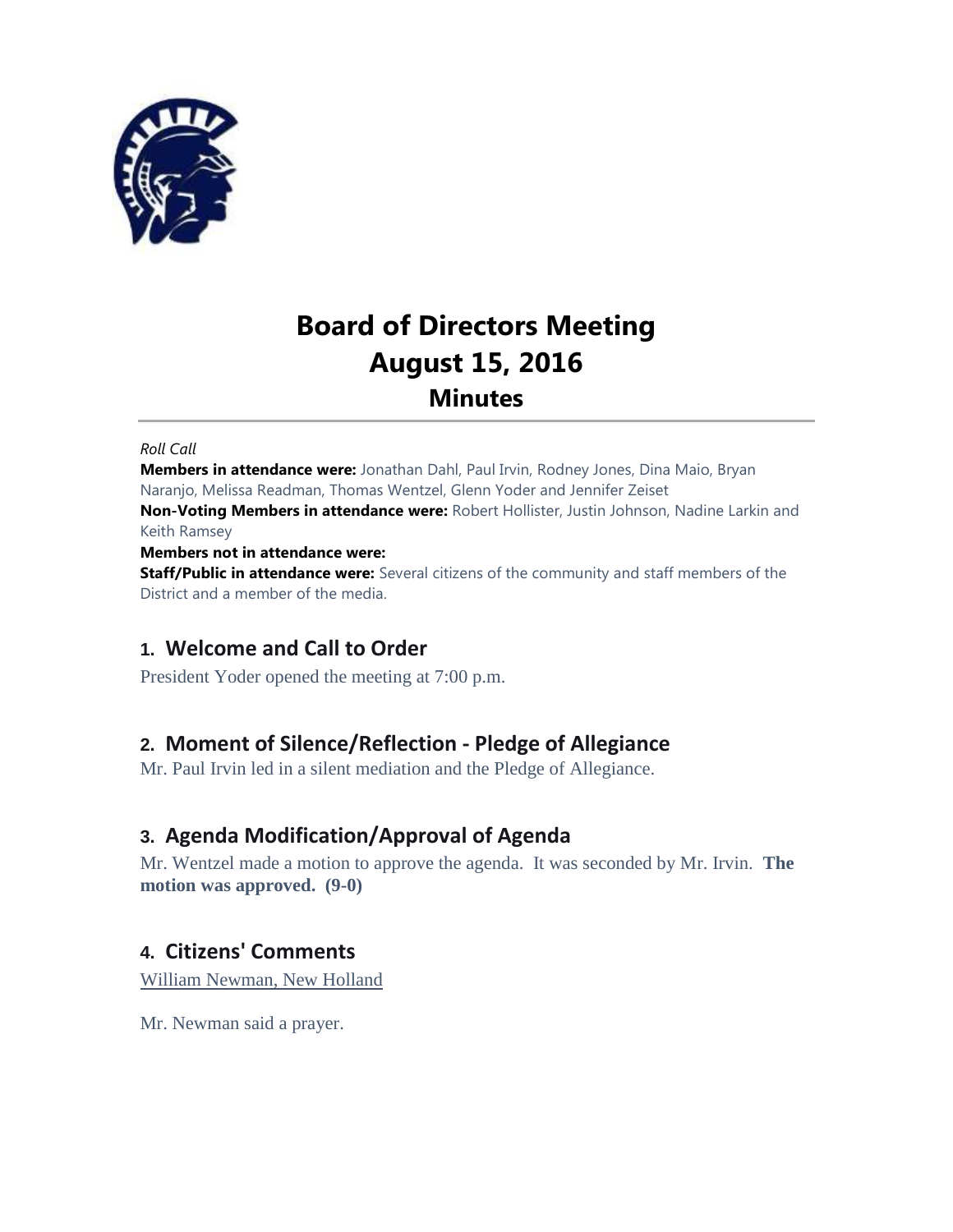# **5. Consent Agenda**

Mr. Dahl made a motion to approve the consent agenda. It was seconded by Mrs. Zeiset. **The motion was approved. (9-0)**

#### **a. Approval of Minutes**

- **b. Treasurer's Report**
- **c. Approve Personnel Report**
- **d. Bills Paid**
- **e. Cafeteria Fund Treasurer's Report**
- **f. Investments**
- **g. Student Activity Account**
- **h. Approve Budgetary Transfers**

#### **i. Authorize the Chief of Finance and Operations to sign the Non Public Transportation Contracts for 2016-17**

The cost per student increases by the increase in the transportation formula, which for 2016-17 is .7%. The total cost may vary depending on number of students transported.

#### **j. Approval of Bus Drivers (Public and Nonpublic) and Bus Assistants for the 2016-17 School Year**

Each year we are required to approve the listing of all contracted transportation drivers and bus assistants. A listing will be provided at the Board Meeting.

#### **k. Approval of Change Order for the Blue Ball Elementary Parking Lot Project and to Authorize the Chief of Finance & Operations to Sign**

#### General Contractor:

Change Order # 1 - 45 Cubic Yards of Rock Removal @ \$275.00 / CY \$12,375.00

#### **l. Approval of Affidavits of Guardianship**

#### **m. Approval of Service Contract with Lindamood-Bell for reading instruction.**

Contract with Lindamood-Bell to provide 500 hours of one-to one instruction @ \$94.40 each for a total not to exceed \$47,200.00.

# **6. Action Items**

Items Removed from Consent Agenda for Separate Consideration

#### **a. Approval of Addendum to Statement of Work for Executive Administrative Services between ELANCOSD & CBSD.**

Dr. Hollister noted an adjustment of the start date for his services with Columbia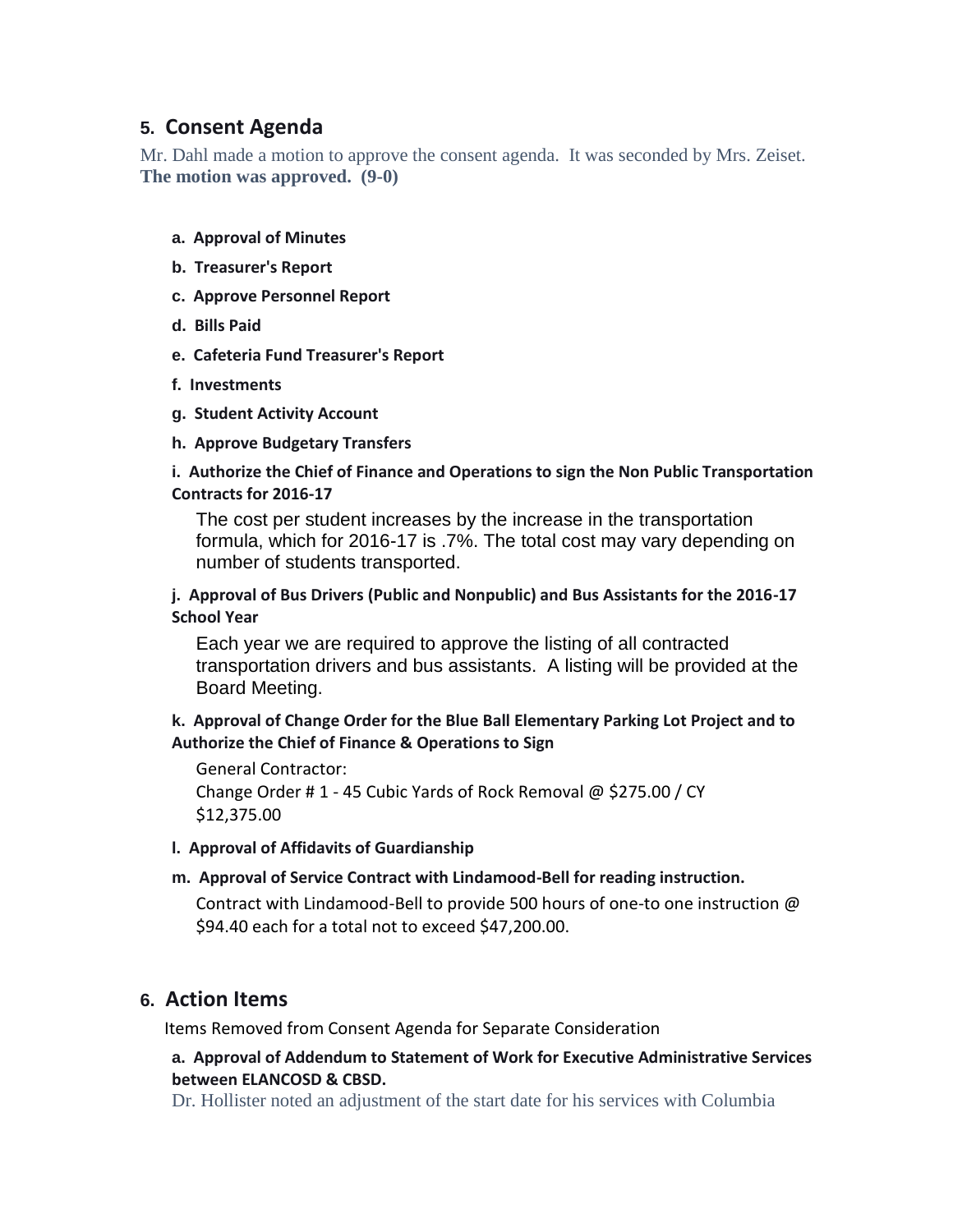Borough School District due to the hiring process of the Director of Operations.

Mr. Naranjo made a motion to approve the Addendum to Statement of Work for Executive Administrative Services between ELANCOSD & CBSD. It was seconded by Mr. Wentzel. **The motion was approved. (9-0)**

#### **7. Reports**

**a. Lancaster County Tax Collection Bureau**

No meeting this month

#### Next meeting is Wednesday, September 14, 2016

Dr. Ramsey noted that there was no meeting. The next meeting for the Lancaster County Tax Collection Bureau would occur on Wednesday, September 14, 2016.

#### **b. Lancaster-Lebanon IU13**

Mr. Irvin noted that he was unable to attend the Lancaster-Lebanon IU13 Board meeting, however he reported on several highlights that occurred at the meeting: The board approved \$19,373,670.91 in disbursements and approved several new or additional service contracts for Business Services, Early Childhood and Special Education Services, Instructional Services, Technology Services, and Human Resource Services. There were thirty-four (34) resignations, forty-eight (48) terminations, two (2) retirements, three hundred four (304) new hires, forty-eight (48) changes in position or salaries, and four (4) leave of absence.

He also reported that Allen Dissinger was approved to be the IU13 Voting Delegate for PSBA Delegate Assembly. Mr. Irvin reported that the Board approved the 4-year contract with the IU13 Executive Director to be signed in the next 30-60 days.

#### **c. Lancaster CTC**

Mrs. Readman indicated that there was no JOC meeting in July and there was nothing to report.

#### **d. Legislative**

Mr. Wentzel commented that due to the General Assembly not being in session, there was nothing to report. He did note that the Presidential election was 90 days away.